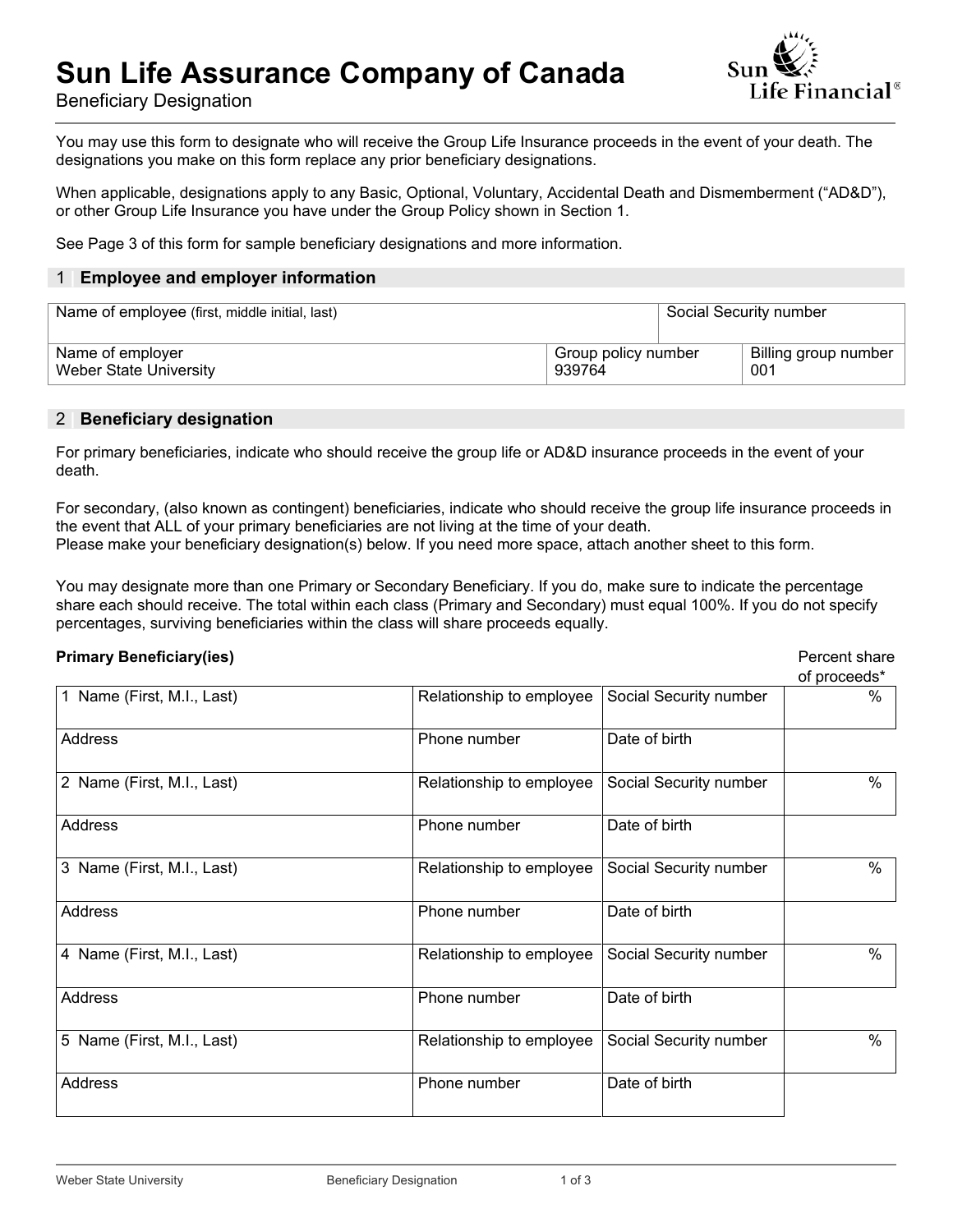### 2 **| Beneficiary designation, continued**

## **Secondary Beneficiary(ies)** Percent share and the secondary **Percent share** Percent share

| ٠ | ۰. | ۰.<br>$\sim$ |  |
|---|----|--------------|--|
|   |    |              |  |

|                             |                          |                        | of proceeds* |
|-----------------------------|--------------------------|------------------------|--------------|
| 1 Name (First, M.I., Last)  | Relationship to employee | Social Security number | $\%$         |
| Address                     | Phone number             | Date of birth          |              |
| 2 Name (First, M.I., Last)  | Relationship to employee | Social Security number | $\%$         |
| Address                     | Phone number             | Date of birth          |              |
| 3 Name (First, M.I., Last)  | Relationship to employee | Social Security number | $\%$         |
| Address                     | Phone number             | Date of birth          |              |
| 4 Name (First, M.I., Last)  | Relationship to employee | Social Security number | $\%$         |
| Address                     | Phone number             | Date of birth          |              |
| 5 Name (First, M.I., Last)  | Relationship to employee | Social Security number | $\%$         |
| Address                     | Phone number             | Date of birth          |              |
| 6 Name (First, M.I., Last)  | Relationship to employee | Social Security number | $\%$         |
| Address                     | Phone number             | Date of birth          |              |
| 7 Name (First, M.I., Last)  | Relationship to employee | Social Security number | $\%$         |
| Address                     | Phone number             | Date of birth          |              |
| 8 Name (First, M.I., Last)  | Relationship to employee | Social Security number | $\%$         |
| Address                     | Phone number             | Date of birth          |              |
| 9 Name (First, M.I., Last)  | Relationship to employee | Social Security number | $\%$         |
| Address                     | Phone number             | Date of birth          |              |
| 10 Name (First, M.I., Last) | Relationship to employee | Social Security number | $\%$         |
| Address                     | Phone number             | Date of birth          |              |

\* The total within each class (Primary and Secondary) must equal 100%.

#### 3 **| Signature**

You must sign and date this form for your designation to become effective. Make a copy for your records and **return the signed original to your employer**.

Name of employee (first, middle initial, last)

Date